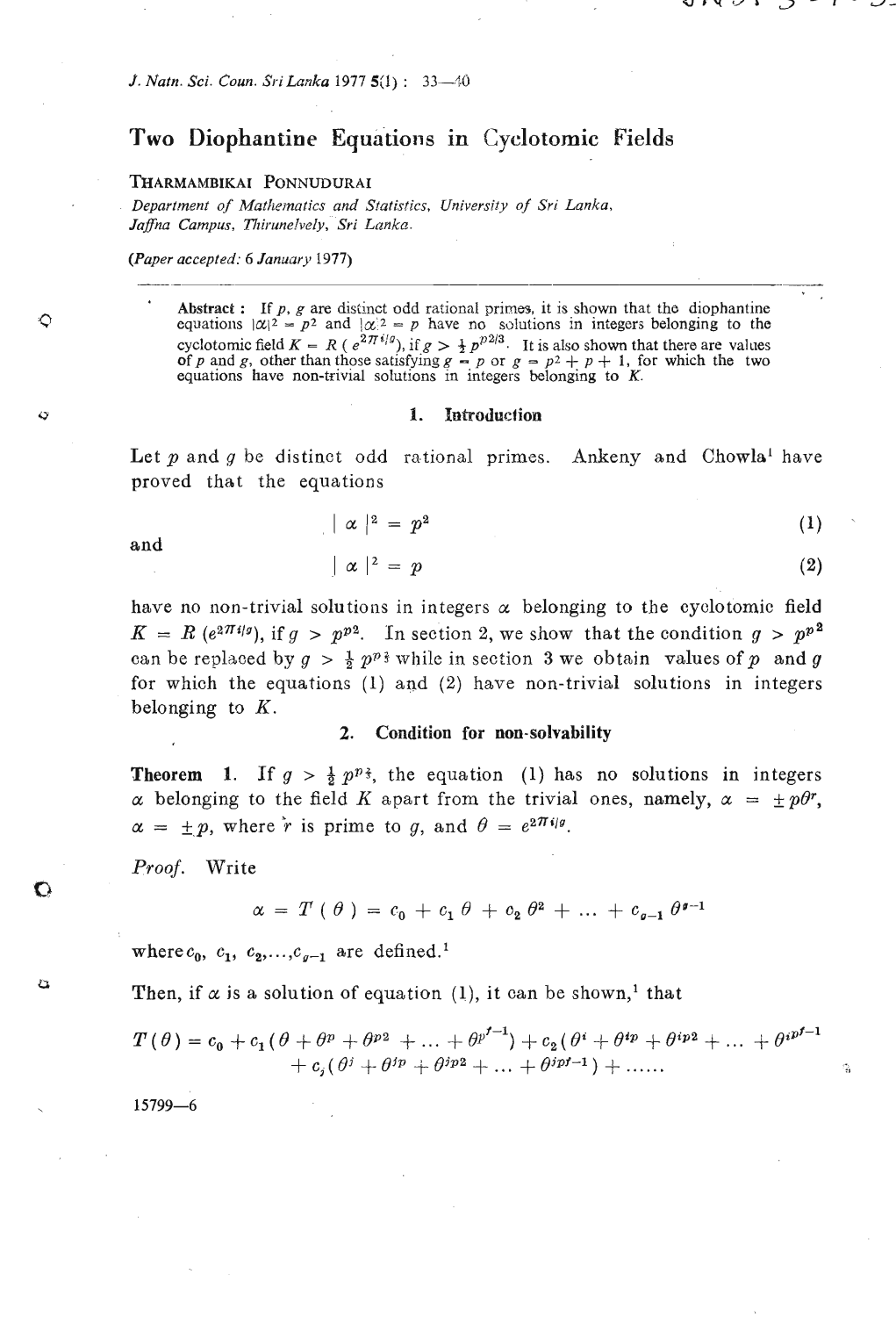where f is the least positive integer such that  $p' \equiv 1 \pmod{g}$ 

$$
p^f \equiv 1 \pmod{g} \tag{3}
$$

and  $i \equiv p^c$ ,  $j \equiv p^b$ ,  $(j|i) \equiv p^d \pmod{g}$ , etc.,

and that

$$
c_{0}^{2} + f(c_{1}^{2} + c_{i}^{2} + c_{j}^{2} + \ldots) = p^{2}
$$
 (4)

and

$$
c_0 + f(c_1 + c_1 + c_2 + \ldots) = \pm p \tag{5}
$$

Consider the following three cases :  $-$ 

*Case* (i). Suppose that  $c_0 \neq 0$  and that only one of  $c_1, c_6, c_7, \ldots,$  say  $c_t$ , is non-zero.

Then, equations (4) and (5) reduce to

$$
c_0^2 + f c_t^2 = p^2
$$

and

$$
c_0 + f c_t = \pm p.
$$

But, since  $c_i \neq 0$  and  $f \neq 0$ , the above two equations give

$$
c_0 = \frac{1-f}{2} c_t
$$

and so  $c_0 = \pm \frac{1-f}{2}$  and  $c_t = \pm 1$ , as  $(c_0, c_t) = 1$ .

Whence

$$
p^2 = \left(\frac{1-f}{2}\right)^2 + f = \left(\frac{1+f}{2}\right)^2
$$

and therefore

$$
p = \frac{1+f}{2} > \frac{f}{2}.
$$
 (6)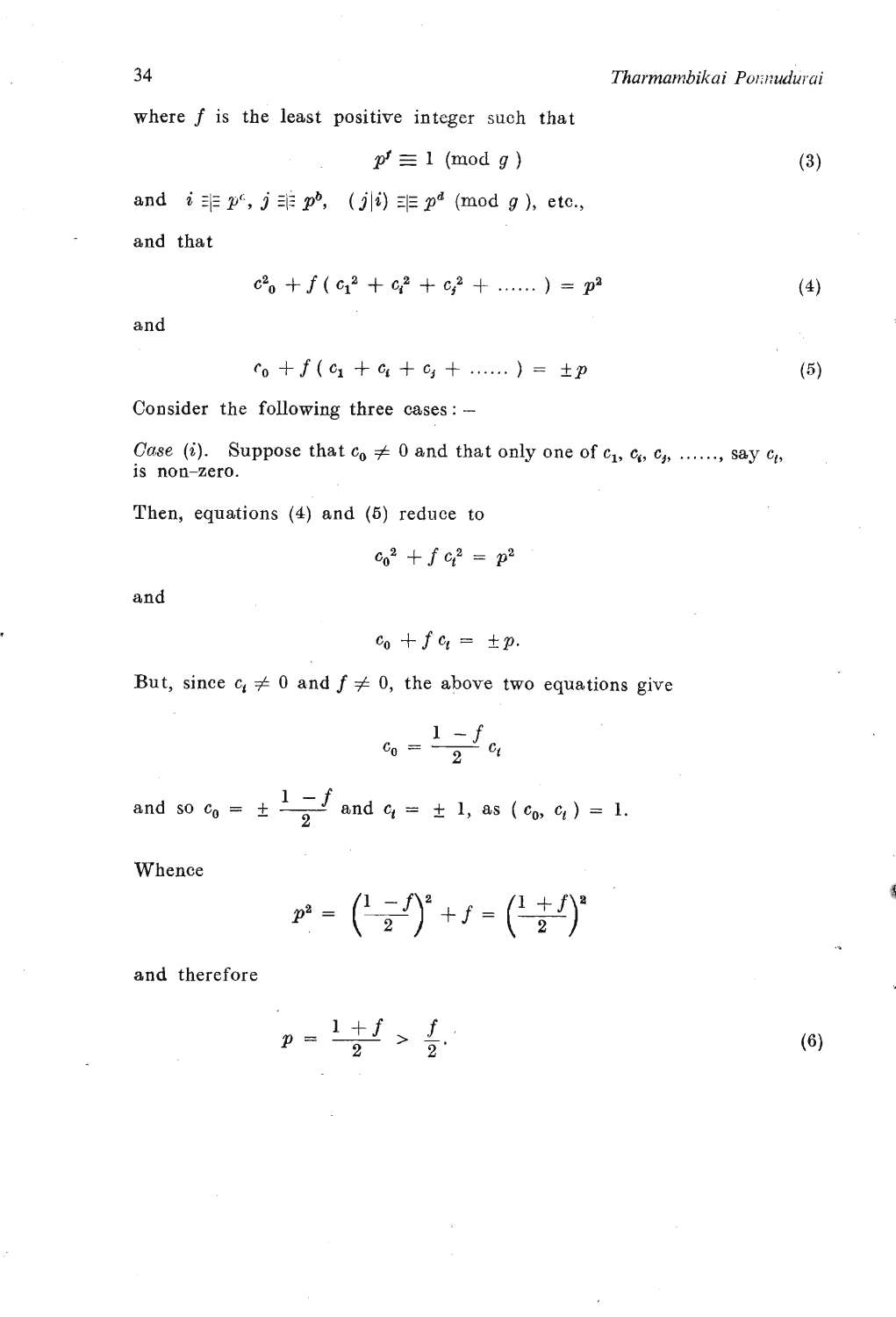*Two Diophantine Equations in Cyclotomic Fields* 

*By* equation (3),  $p^f = 1 + \lambda g$ , where  $\lambda$  is an even positive integer. Hence,

$$
f \log p = \log (1 + \lambda g) > \log 2g,
$$

and so

Ç

 $\ddot{\circ}$ 

 $\mathbf \Omega$ 

Ù

$$
>\frac{\log 2g}{\log p} \tag{7}
$$

From equations (6) and (7), we obtain

$$
f > \frac{16}{\log p}.
$$
\n
$$
(6) \text{ and } (7), \text{ we have}
$$
\n
$$
2p > \frac{\log 2g}{\log p},
$$

which gives

$$
g < \frac{1}{2} p^{2p} < \frac{1}{2} p^{p\frac{2}{3}}, \text{ if } p \geq 7.
$$

Take the exceptional cases  $p = 3$  and  $p = 5$ .

When  $p = 3$ , we have from equation (6),  $f = 5$ , and therefore equation (3) gives

$$
3^5 \equiv 1 \pmod{g},
$$

which implies that **the** only possible value of *g* is

$$
g = 11 < \frac{1}{2} p^{p}.
$$

When  $p = 5$ , we have from equation (6),  $f = 9$  and equation (3) gives

 $5^9 \equiv 1 \pmod{g}$ ,

which implies that the only possible values of *g* are  $g = 19, 31$  or 829, and for each of these values of *g,* 

$$
g \ < \ \frac{1}{2} \ p^{p \frac{2}{3}}.
$$

Thus, in this case, equation (1) has no non-trivial solutions if

 $g > \frac{1}{2} p^{p}$ <sup>3</sup>.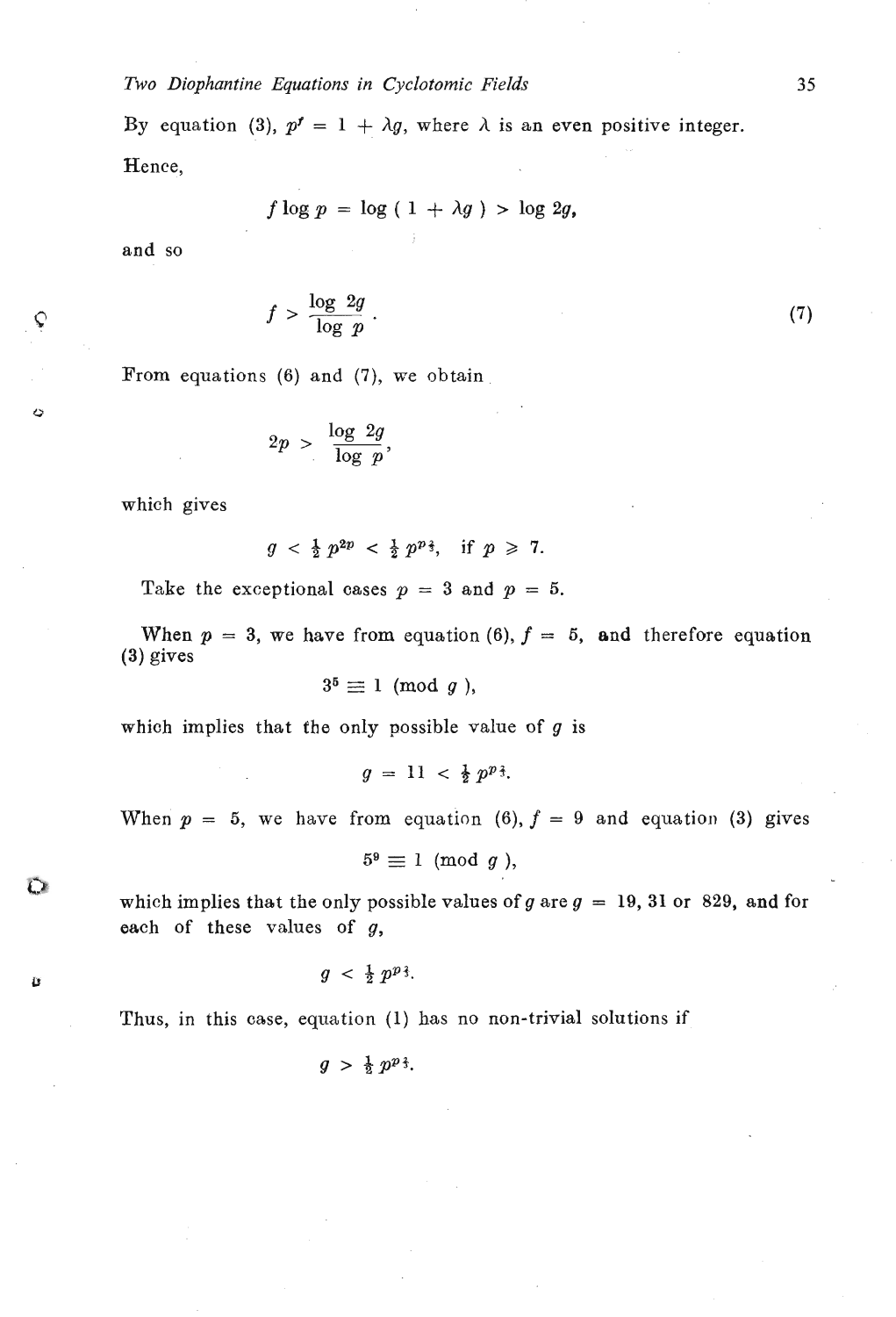## *36 Tharmambikai Ponnudurai*

*Case* (ii). Suppose only two of  $c_1$ ,  $c_i$ ,  $c_j$ ,......say  $c_i$  and  $c_u$ , are non-zero.

First, suppose  $c'_i = \pm 1$  and  $c_u = \pm 1$ .

Then equations  $(4)$  and  $(5)$  reduce to

$$
c_0^2 + 2f = p^2 \tag{8}
$$

and

$$
c_0 + f \left( \pm 1 \pm 1 \right) = \pm p. \tag{9}
$$

But, since  $c_0 \neq \pm p$  as  $f \neq 0$ , it follows that  $c_t$  and  $c_u$  must take the same sign and so equation (9) gives

$$
c_0 \pm 2f = \pm p. \tag{10}
$$

Since  $f \neq 0$ , from equations (8) and (10), we get 2 ( $f \pm c_0$ ) = 1, which is clearly impossible. Hence, our supposition that  $c_t = \pm 1$  and  $c_u = \pm 1$ is false, and so it easily follows from equation (4) that  $p^2 \ge 5f$ . Proceeding as in case (i), it can be shown that

$$
g \ < \ \tfrac{1}{2} \ p^{p^5} \ < \ \tfrac{1}{2} \ p^{p^3}.
$$

Thus in this case, equation (1) has no non-trivial solution if

 $q > \frac{1}{2} p^{p}$ .

*Case* (iii). Suppose  $n \neq 3$  ) of  $c_1, c_i, c_j, \ldots$  are non-zero.

Then, from equation (4) we have

 $p \geqslant n f$ 

Proceeding as in case (i), it can be shown that

$$
g < \frac{1}{2} p^{p_n^2} \leqslant \frac{1}{2} p^{p_{\frac{3}{2}}}, \text{ since } n \geqslant 3.
$$

Thus, in this case also equation (1) has no non-trivial solutions if

$$
g\;>\;\tfrac{1}{2}\;p^{p\,\frac{2}{3}}.
$$

The proof of the theorem is now complete.

The next theorem follows directly from Theorem 1.

**Theorem 2.** If  $g > \frac{1}{2} p^{p}$ , the equation (2) is impossible in integers  $\alpha$ belonging to the field  $K$ .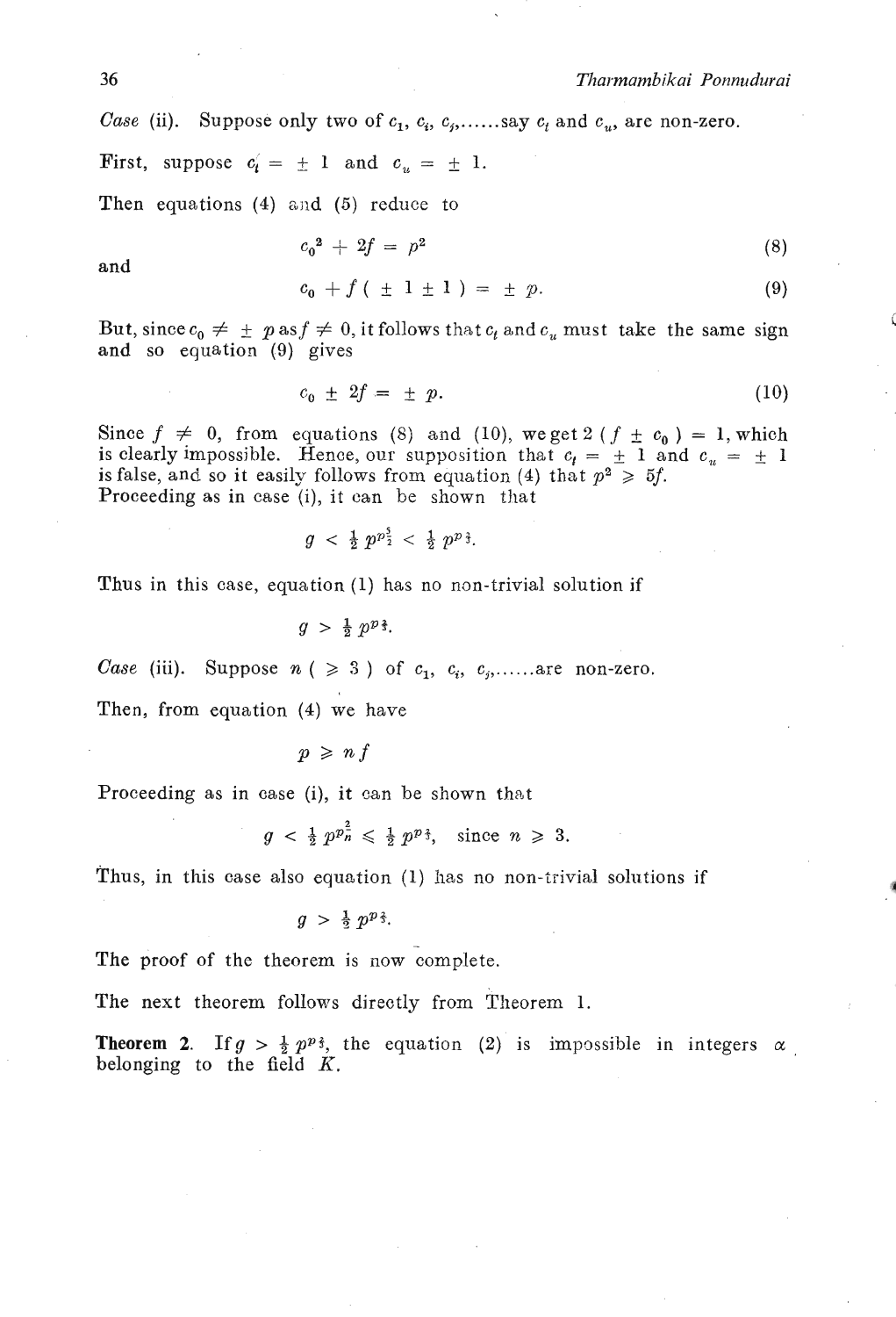### **3. Equations with non-trivial solations**

**Theorem 3.** If p and *g* are odd primes such that p is a primitive root of *g,*  then the equation (1) has no non-trivial solutions in integers  $\alpha$  belonging to the field  $K$ .

*Proof.* Since  $p$  is a primitive root of  $g$ , we have  $f = g - 1$  and so

$$
c_1 = c_2 = c_3 = \dots = c_{g-1}.
$$

Hence,

 $\mathbf G$ 

 $\mathbf{C}$ 

$$
\alpha = T(\theta) = c_0 + c_1 (\theta + \theta^2 + \theta^3 + \dots + \theta^{g-1})
$$
  
= c\_0 - c\_1

and we obtain a trivial solution.

The theorem now follows.

*Corollary.* Under the conditions of Theorem 3, the equation *(2)* is impossible in integers  $\alpha$  belonging to the field K.

**Theorem 4.** Let *p* and *g* be odd primes such that  $g = 2p + 1$ ,  $p \equiv 1$ (mod 4) and  $2p - 1 = k^2$ , where k is a rational integer.

Then

$$
\alpha\,=\,\,\frac{k\,+\,1}{2}\,+\,\theta^2\,+\,\theta^{2p}\,+\,\theta^{2p^{\,2}}\,+\,\ldots\ldots\,+\,\theta^{2^{pp-1}}
$$

is a solution of the equation (2).

*Proof.* Since  $(2|g) = -1$ , as  $g = 2p + 1$  and  $p \equiv 1 \pmod{4}$ , 2 is a quadratic non-residue of *g* and so by Euler's Criterion,

$$
2^{\frac{g-1}{2}} \equiv -1 \pmod{g}.
$$

Whence,

**c** 

$$
2^p \equiv -1 \pmod{g}.
$$

Since  $g > 3$ , it follows that  $2^t = -1 \pmod{g}$  for  $1 \le t \le p$ . But, since Since  $g > 3$ , it follows that  $2^t \equiv p \equiv -1 \pmod{g}$ , we have

$$
(2p)^p = -1 \pmod{g}
$$
,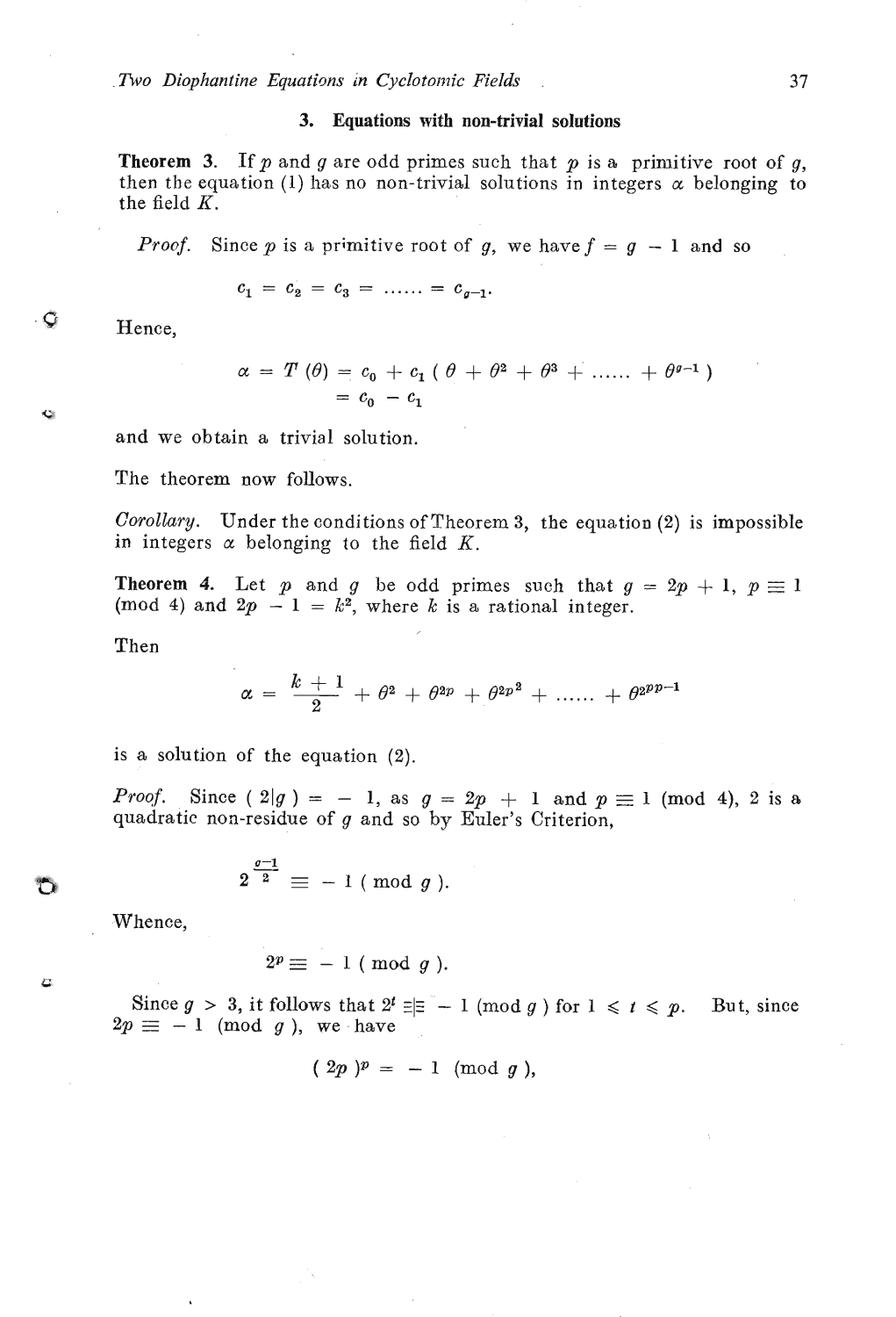and so  $p^p \equiv 1 \pmod{g}$  and  $p^t \equiv \equiv 1 \pmod{g}$  for  $1 \leq t < p$ . Also ( $p|g$ ) = 1. Hence, 2, 2p, 2p<sup>2</sup>,.............., 2p<sup>p-1</sup> are incongruent quadratic non-residues

Also (p|g ) = 1.<br>Hence, 2, 2p, 2p<sup>2</sup>,..............,2p<sup>p-1</sup> are incongruent quadratic non-residues modulo g<br>modulo g. But, all the  $\frac{g-1}{2}$  incongruent quadratic non-residues modulo g

are given by  $-1^2$ ,  $-2^2$ ,  $-3^2$ , ......,  $-\left(\frac{g-1}{2}\right)^2$  and so 2, 2p,  $2p^2$ ,.....,  $2p^{p-1}$ are congruent to  $-1^2$ ,  $-2^2$ ,  $-3^2$ , ......,  $-\left(\frac{g-1}{2}\right)^2$  modulo g, in some order. Hence,

$$
z = \frac{k+1}{2} + \theta^2 + \theta^{2p} + \theta^{2p^2} + \dots + \theta^{2p^{p-1}}
$$

$$
= \frac{k+1}{2} + \theta^{-1^2} + \theta^{-2^2} + \theta^{-3^2} + \dots + \theta^{\left(\frac{g-1}{2}\right)^2}
$$

and therefore

$$
\alpha = \frac{k+1}{2} + \theta^{1^2} + \theta^{2^2} + \theta^{3^2} + \ldots + \theta^{\sqrt{\frac{s-1}{2}}^2}.
$$

Since 1<sup>2</sup>, 2<sup>2</sup>, 3<sup>2</sup>, ......,  $\left(\frac{g-1}{2}\right)^2$  are the incongruent quadratic residues modulo g, and  $\left(\frac{g+1}{2}\right)^2$ ,  $\left(\frac{g+3}{2}\right)^2$ , ...,,  $(g-1)^2$  are also  $\frac{g-1}{2}$  incongruent quadratic residues modulo  $g$ , these must be congruent to  $1^2$ ,  $2^2$ ,  $3^2$ , ........ $\left(\frac{g-1}{2}\right)^2$  modulo g, in some order. Hence, the Gaussian sum  $\phi$  (1, g) = 1 +  $\theta^{1^2}$  +  $\theta^{2^2}$  +  $\theta^{3^2}$  + ...... +  $\theta^{(q-1)^2}$  $= 1 + 2 (\theta^{1^2} + \theta^{2^2} + \theta^{3^2} + \dots + \theta^{(\frac{g-1}{2})^2})$ 

But,  $\phi$  (1, g) =  $i\sqrt{g}$ , since  $g \equiv 3 \pmod{4}$ .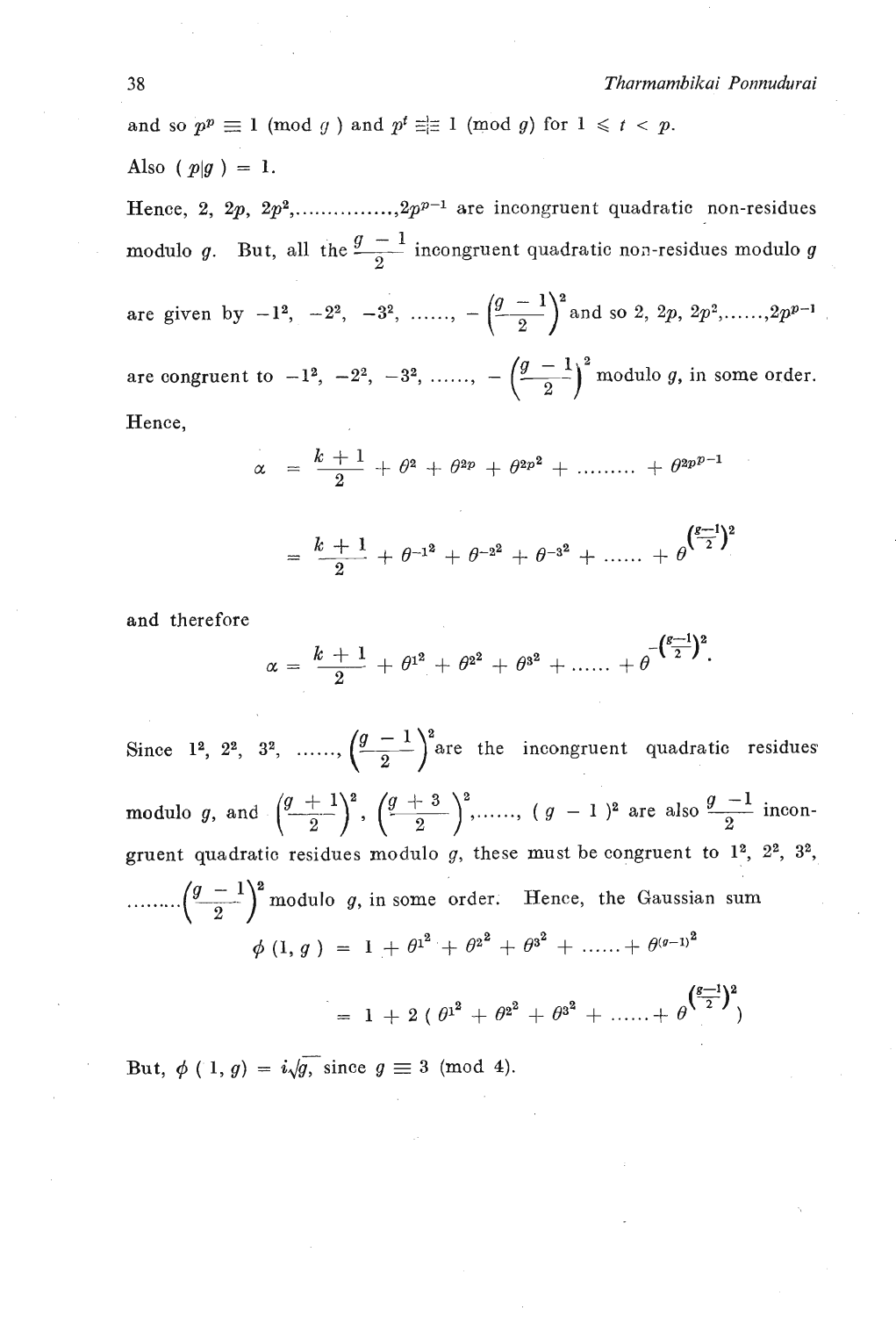**Two Diophantine Equations in Cyclotonic Fields** 

Therefore,

+ 2 
$$
(\theta^{1^2} + \theta^{2^2} + \dots + \theta^{(\frac{g-1}{2})^2}) = i\sqrt{g}
$$

which gives

1

$$
\theta^{1^2} + \theta^{2^2} + \theta^{3^2} + \dots + \theta^{(\frac{g-1}{2})^2} = \frac{-1 + i\sqrt{g}}{2}
$$

Hence,

$$
\alpha = \frac{k+1}{2} + \frac{-1 + i\sqrt{g}}{2} = \frac{k}{2} + i \frac{\sqrt{g}}{2}
$$

and **Q** 

O

Ü

 $=$   $\frac{k}{2}$   $i$   $\frac{\sqrt{g}}{2}$  $\alpha$ 

therefore

$$
| \alpha |^2 = \frac{k^2 + g}{4} = p.
$$

The theorem now follows.

**Theorem 5.** If  $p$  and  $q$  are odd primes such that  $q = 4p - 1$  and the **Theorem 5.** If  $p$  and  $q$  are odd prim order of  $p$  modulo  $q$  is  $2p - 1$ , then

$$
\alpha = 1 + \theta^2 + \theta^{2p} + \theta^{2p^2} + \ldots + \theta^{2p^{(2p-2)}}
$$

is a solution of the equation (2).

*Proof.* Since the order of p modulo g is  $2p - 1$ , it follows that 2,  $2p$ ,  $2p^2$ ,  $\ldots$ ........,  $2p^{2p-2}$  are incongruent modulo g.

Since 
$$
g = 4p - 1
$$
, we have  $(2|g) = -1$  and  $(p|g) = 1$ .

Thus,  $(2p^r|g) = -1$ , for any integer *r*, such that  $0 \le r \le 2p - 2$ .

Hence, 2, 2p,  $2p^2$ ......, $2p^{2p-2}$  are incongruent quadratic non-residues modulo g.

As in the proof of Theorem 4, it can be shown that these must be congruent  
to -1<sup>2</sup>, -2<sup>2</sup>, -3<sup>2</sup>,......, 
$$
-\left(\frac{g-1}{2}\right)^2
$$
 modulo *g*, in some order, and so,  
 $\alpha = 1 + \theta^2 + \theta^{2p} + \theta^{2p^2} + ...... + \theta^{2p^{2p-2}}$   
 $= 1 + \theta^{-1^2} + \theta^{-2^2} + \theta^{-3^2} + ...... + \theta^{-\frac{g-1}{2}^2}$ .